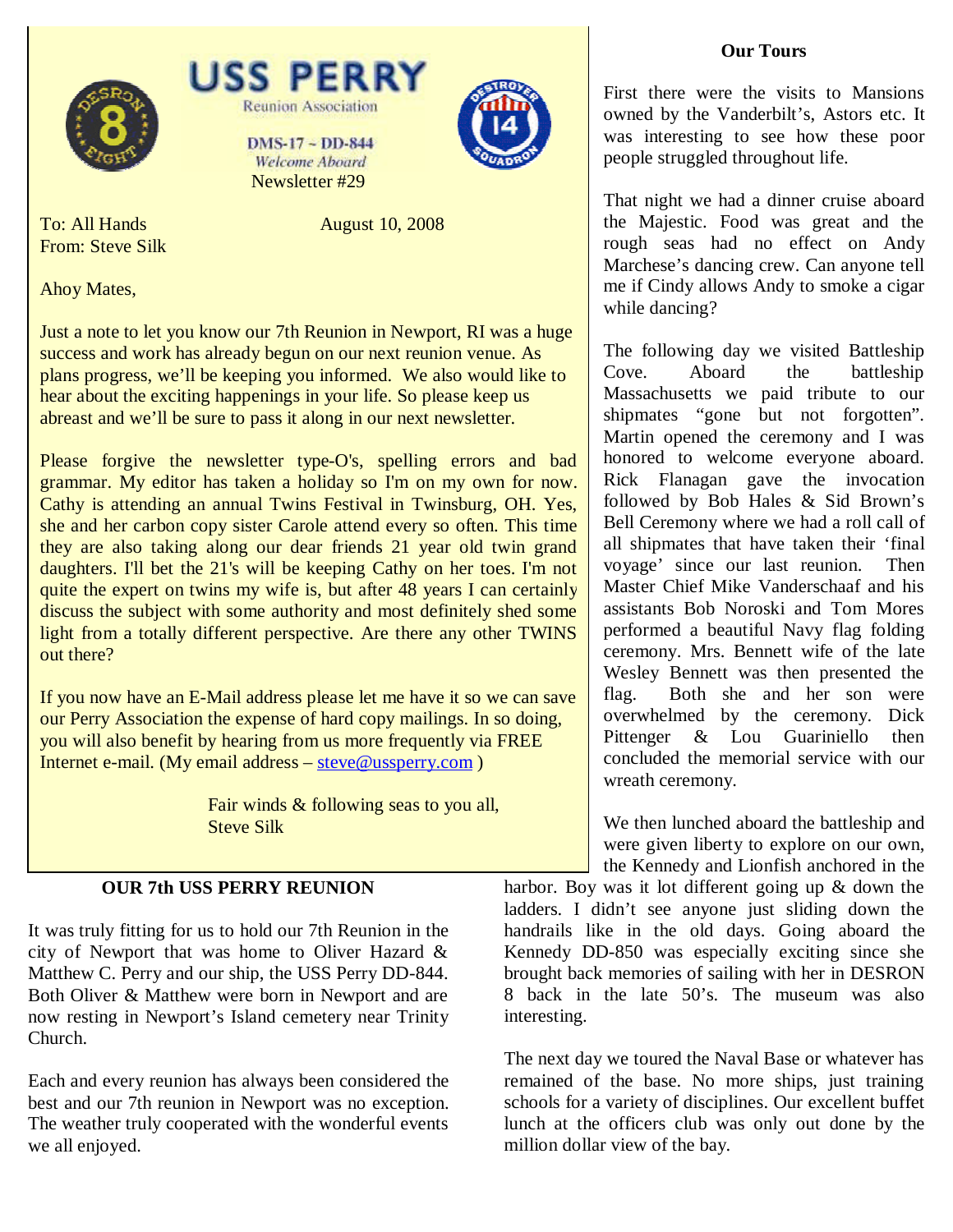# **Biz Meeting**

As usual, our meeting was going along fine and just when almost completed, Warren McCarty QM1 46-51 gave us scare. We called 911 and within minutes he was transported to a hospital about two miles from the hotel. I'm pleased to say his only concern was missing the banquet. After 2 days in the hospital he is now back home in Elizabethtown, PA and doing fine. He and his wife Joyce are real troopers and just the kind of guys you want at your side when you need help.

A very positive financial report was presented by Bob Hales and was unanimously accepted by our membership. Lou and his bride Joan sold a bushel of raffle tickets to be drawn at our banquet. Reunion venues were then discussed and Gatlinburg, TN, Pensacola FL and taking a Ship Cruise were presented as possible venues for our next reunion. A vote was taken with Pensacola receiving the majority vote. It sure would be nice to see the Blue Angels. However, keep in mind, this site is not cast in stone and is



contingent upon some research like hotel rates, transportation and things to see and do. As for

myself I feel a "Blue Angel Show" is important. Ken Annino offered to help do further research and Lou said he would call Tom Naile who once offered to host a reunion if held in Pensacola. I'm confident we'll be able to get feed back from other ships that have held reunion in Pensacola and other venues of our interest as well.

The election of Association Officers was no easy task. Since there were no volunteers we instituted a draft. First time the Navy did this in many, many years. I nominated the hard working Lou Guariniello for President that was seconded and unanimously accepted by all present. Lou 'hesitantly' accepted and then immediately began giving directives. Only joking Lou. Also accepting positions were Art Garafolo as VP, Rick Flanagan as Treasurer and the lovely Sandi Pittenger as Secretary. Do you think she now out ranks Dick? She probably always did but now its official. We definitely are an association progressing with the times. The outgoing Officers with the inclusion of Martin were elected to our Board of Directors. This now gives us five members in the event a vote may not be unanimous and need a tiebreaker.

Special thanks to Joe Jurewicz for accepting the position of memorabilia custodian along with our banner and ships bell. Joe has never missed a reunion

and this will ensure he and his lovely wife Carol will be at the next one as well. Did you know, while driving to the reunion from Chicago Carol fell and fractured her foot and still forged on to the reunion. What a girl !!!

#### **The Banquet**

With everyone at their tables, our Honorary Reunion Skipper Capt. Spencer Johnson and his lovely wife Andrea entered the dining room. As they passed through our honor guard they were piped aboard by Master Chief Vanderschaaf and received a standing salute from all in attendance. It was my honor to present the Captains lovely wife Andrea an exquisite bouquet of roses in appreciation for joining us for this very special event. It was easy to see how moved the Captain and his wife were by this experience. After a wonderful dinner we then got on to more exciting things like the raffle drawing and 50/50. We had many prizes but the Navy Jacket contributed by the Flanagan's and the GPS purchased by your association were the outstanding prizes. Would you believe the first number called was 844 and the winner was Aida Davidson. When asked why she selected the jacket, she quickly replied I can always purchase a GPS. Next Priscilla Cummings won and selected the GPS. Grant can no longer use 'I got lost honey' as an excuse. The next top prize was a Perry throw blanket donated by the Noroski's and would you believe Sandy Noroski had the winning ticket. Sandy then selected another prize and Gerry, our next winner, immediately began modeling the throw blanket for us in grand Vegas fashion show style. The 50/50 (\$175.00) couldn't have been won by a nicer guy, John Blaine's son Brad. John has long been Hall of Fame supporter of our Perry Association.

We then began our awards presentation. It was so good to see Dave & Jean Klinger again from San Jose CA who easily won the travel award. I don't recall if my old shipmate Mike Rogers received an award for living just around the corner. If not, I think he should have. Best recruiters were Bob Noroski & Arnie Myotte. They really worked hard and brought a lot of new faces to the reunion. Plank owner Dick Pittenger, Jurewicz, Noroski, Denny and Guariniello have never missed a reunion. Wish I could have been included with that group as well

As everyone knows, sailors have a reputation for going astray while on shore duty. With this in mind we are obligated to keep a sharp eye on all our shipmates during the reunion. I'm pleased to report that Chief Sid Brown's impeccable conduct this reunion has won him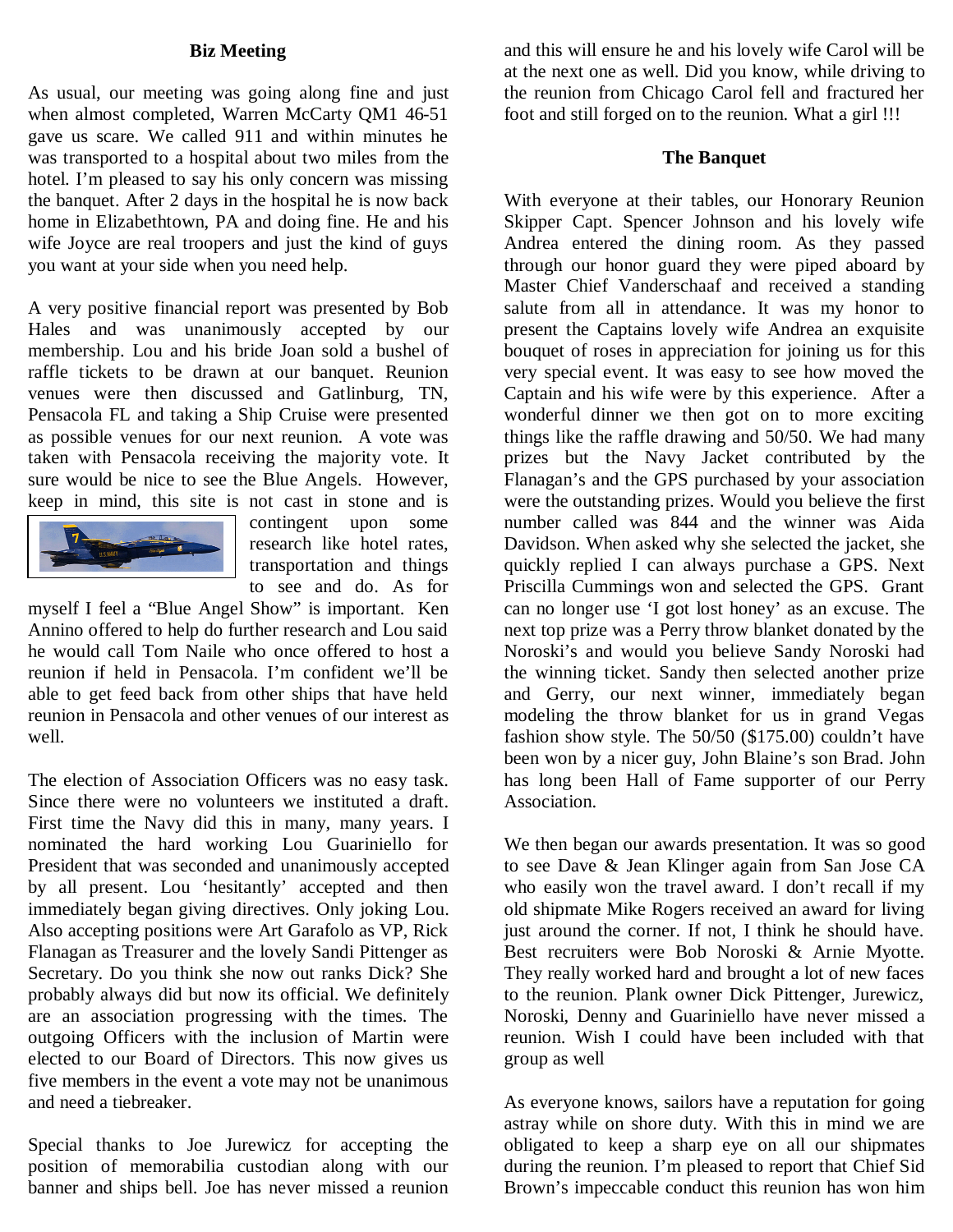the 'good conduct medal'. There was a 3 way tie for our oldest shipmate between Pittenger, Metcalf & Belliveau who all logged in at a mere 81. With exception to our 1st reunion, we had more 1st time attendees than past reunions and also had more children attending. It was great, keep them coming.

President Sid Brown then presented our Reunion Chairman Martin with a wall clock that plays Anchors Aweigh every hour on the hour. Good thing Martin can turn off his hearing aid when he retires for the evening.

Knowing that Linda Hales is really the worker bee behind the scene, it was my pleasure to present a spectacular bouquet of roses to her. Thanks Linda.

We would be remiss if I didn't mention Hob Hales, Mike Stephens and Mike Goldman who contributed their precious time and worked feverously to make the beautiful Perry plaques that were given to the entire ships crew at the banquet. The plaque was a simulated bronze replica of the Oliver & Matthew Lake Erie clothe patch. Production required about 5 weekends to make the mould and then create all the individual plaques that were then bronze coated. We can only say thanks for a memento that will be treasured for many years to come. All our first time attendees also received beautiful Perry crystals and an 8X10 Perry picture that is a copy of the painting that once hung in the Officers dining room.

We then came to a very special part of our banquet when Capt. Johnson accepted our invitation to say a few words to our reunion group. Having sat with the Capt in our hospitality room I knew the Capt had some interesting tales to tell and I was anxious to hear a bit more. He told wonderful stories about his experiences during his two years aboard the Perry. He also talked about his command of the USS Bigelow DD942 and his command of Destroyer Squadron 15 home ported in Yokosuka, Japan and his deployment to Shimoda. I can only say his talk was so outstanding, that any attempt on my part to reiterate the talk would be an injustice. The talk covered the gambit of fun and serious incidences. During the talk you could hear a pin drop and when it was over the applause told the Captain that he was truly adopted into our Perry family and will always remain special to us all.

When we finally regrouped, Martin put on another one of his spectacular video show presentations. Part of it was a guess who game. Early photos of our shipmates were displayed and you had 2 seconds to name the shipmate. It was a lot of fun.

#### **Newport's Favorite Son's**

At age 14, Oliver Perry was appointed a midshipman on

April 7, 1799 and at age 27 given command of U.S. Naval forces on Lake Erie. His famous battle report after his victory is: "We have met the enemy and they are ours". At the young age of 34, Commodore Oliver Hazard Perry died of yellow fever during a Naval expedition to Venezuela. August 23, 1785 – August 23, 1819.



Matthew Perry got his midshipman's commission in the Navy in 1809, and was initially assigned to the USS Revenge, under the command of his elder brother. His



many accomplishments during his Naval career are far too numerous to mention. However, he is best known for his roll in the treaty of Kanagawa in 1854 that opened trade between the USA and Japan. Matthew C Perry, younger brother of Oliver

(April 10, 1794 – March 4, 1858)

### **A Tall Ship is Coming to Newport, RI**

The steel hull of the Oliver Hazard Perry is to be towed from Canada to Newport via the Great Lakes and Hudson River. It will look somewhat like HMS



Surprise.

water almost anywhere she goes. Fittingly, the ship will be named after Newport born, Commodore, Oliver Hazard Perry "Hero of Lake Erie", who played a key role in defeating Britain in the War of 1812. Completion is expected for the bicentennial celebrations in 2012. The cost of \$319,000 is overshadowed by the estimated \$1 million a year operating expense.